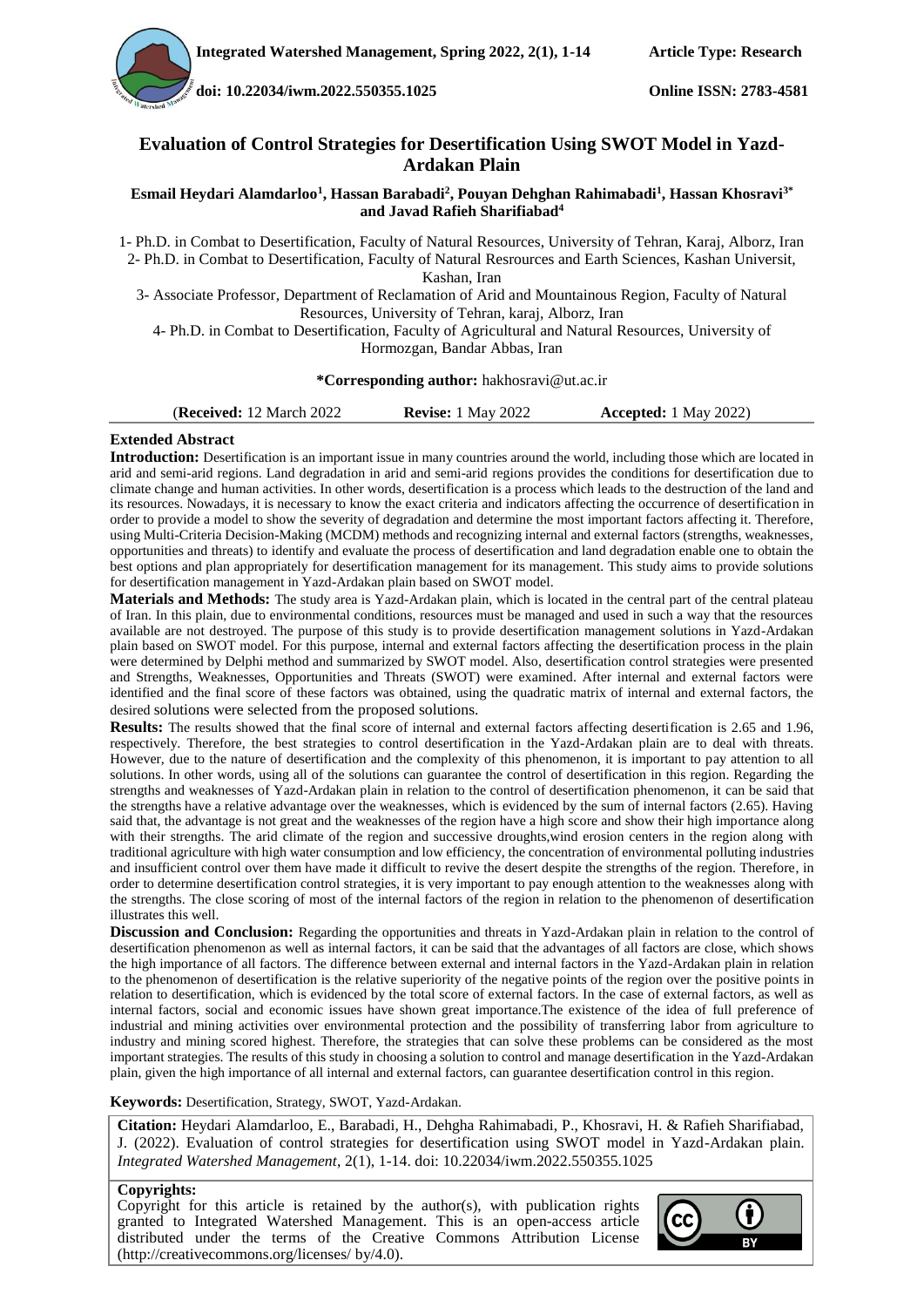

 **شاپا الکترونیکی: 3852-0851 [.2022.550355.1025iwm10.22034/](https://dx.doi.org/10.22034/iwm.2022.550355.1025) :doi**

# **ارزيابي راهکارهای کنترل پديده بیابانزايي با استفاده از مدل SWOT در دشت يزد- اردکان**

**،<sup>1</sup> حسن خسروی2\* ، پویان دهقان رحیمآبادی ،<sup>1</sup> حسن برآبادی<sup>3</sup> اسماعیل حیدری علمدارلو و 0 جواد رفیع شریفآباد**

-1 دکتری بیابانزدایي، دانشکده منابع طبیعي، دانشگاه تهران، کرج، البرز، ایران -2 دکتری بیابانزدایي، دانشکده منابع طبیعي و علوم زمین، دانشگاه کاشان، کاشان، ایران -3 دانشیار گروه مهندسي احیا مناطق خشک و کوهستاني، دانشکده منابع طبیعي، دانشگاه تهران، کرج، البرز، ایران -0 دکتری بیابانزدایي، دانشکده کشاورزی و منابع طبیعي، دانشگاه هرمزگان، بندرعباس، ایران

**\*** hakhosravi@ut.ac.ir **:مسئول نویسنده**

| تاریخ پذیرش: ۱۴۰۱/۰۲/۱۱) | تاریخ بازنگری: ۱۴۰۱/۰۲/۱۱ | (تاریخ دریافت: ۱۴۰۰/۱۲/۲۱ |
|--------------------------|---------------------------|---------------------------|
|--------------------------|---------------------------|---------------------------|

#### **چکیده**

**بیابانزایی یکی از مسائلی است که در بسیاری از کشورهای جهان ازجمله کشورهای واقع در مناطق خشک و نیمهخشک توسعه یافته که نتیجه این فرآیند از بین رفتن منابع تجدیدشونده در هر یک از این کشورها است. تخریب زمین در مناطق خشک و نیمهخشک بهوسیله تغییر اقلیم و فعالیتهای انسانی، شرایط را برای بیابانزایی فراهم میکند. بهعبارت دیگر بیابانزایی روندی است که سرزمین و منابعاش را بهسوی تخریب سوق میدهد. هدف از این تحقیق، ارائه راهکارهای مدیریتی بیابانزایی در دشت یزد- اردکان بر اساس مدل SWOT** است. جهت اجرای این پژوهش، عوامل درونی (دانش بومی قوی، اقلیم خشک و وجود کانونهای فرسایش باد در منطقه) و عوامل بیرونی **)تغییر تنوع پوشش و ورود گونههای گیاهی غیربومی و ناسازگار با شرایط منطقه با آثار مخرب، برهم زدن تعادل زیستمحیطی ناشی از**  اجرای طرحها و عدم نظارت بر آنها) مؤثر بر فرآیند بیابانزایی در منطقه موردنظر توسط روش دلفی تعیین و توسط مدل SWOT **جمعبندی و راهکارهای کنترل بیابانزایی ارائه شدند و نقاط قوت، ضعف، فرصتها و تهدیدها مورد بررسی قرار گرفتند. بعد از اینکه عوامل داخلی و خارجی شناسایی شد و امتیاز نهایی این عوامل به دست آمد با استفاده از ماتریس چهارخانهای عوامل داخلی و خارجی )IE)، راهکارهای مطلوب از بین راهکارهای ارائه شده انتخاب شدند. نتایج نشان داد که امتیاز نهایی عوامل درونی و بیرونی مؤثر در بیابانزایی به ترتیب 3/58 و 1/65 است؛ بنابراین بهترین راهبردها جهت کنترل پدیده بیابانزایی در دشت یزد- اردکان، راهبردهای مقابله با تهدیدات است. هرچند با توجه به ماهیت بیابانزایی و پیچیدگی این پدیده، توجه به تمامی راهکارها حائز اهمیت بوده و مجموعهای از تمامی راهکارها، میتواند ضامن کنترل بیابانزایی در این منطقه باشد. درنهایت میتوان گفت نتایج حاصل از این مطالعه در انتخاب راهکار مناسب جهت کنترل و مدیریت بیابانزایی در دشت یزد- اردکان با توجه به اهمیت باالی تمامی عوامل درونی و بیرونی، میتواند ضامن کنترل بیابانزایی در این منطقه باشد.**

**واژههای کلیدی: بیابانزایی، راهبرد، یزد- اردکان، SWOT.**

**استناد:** امیری حیدری علمدارلو، ا،. برآبادی، ح،. دهقان رحیمآبادی، پ،. خسروی، ح؛ و رفیع شریفآباد، ج. )1041(. ارزیابي راهکارهای کنترل پدیده بیابانزایي با استفاده از مدل SWOT در دشت یزد- اردکان. مدیریت جامع حوزههای آبخیز، 2)1(،  $.1 - 19$ 

**حق چاپ:**

حق چاپ برای نویسنده (گان) این مقاله محفوظ است. بر اساس قوانین انتشارات با دسترسی آزاد، تمام مطالعات چاپ شده در این مجله بهصورت آزاد در وبسایت مجله برای عموم بدون پرداخت هزینه قابلدسترس است.

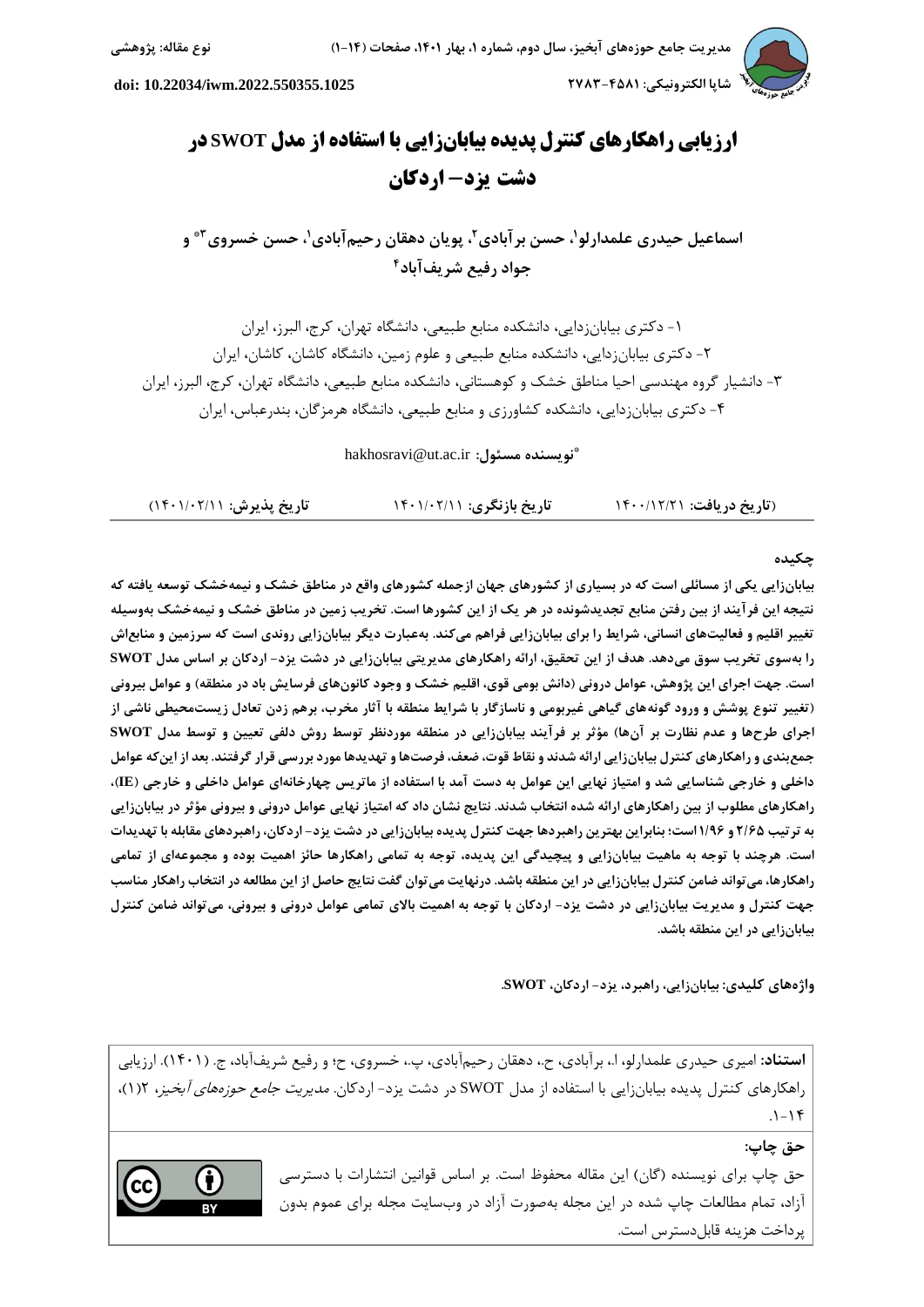#### **مقدمه**

امروزه بیابانزایي بهعنوان یک معضل گریبانگیر بسیاری از کشورهای جهان ازجمله کشورهای در حالتوسعه ميباشد و نتیجه این فرآیند از بین رفتن منابع تجدیدشونده در هر یک از این کشورها است )2004 ,Ahmadi). طبق تعریف، بیابانزایي مشتمل بر فرآیندهایي است که هم زاییده عوامل طبیعي بوده و هم به عملکرد نادرست انسان برميگردد، بهطوریکه این فرآیندها ممکن است بهصورت منفرد و یا مرکب در افزایش روند تخریبي شرکت داشته باشند ) ,Javadi .)2004

امروزه ضرورت شناخت دقیق معیارها و شاخصهای مؤثر در وقوع پدیده بیابانزایي بهمنظور ارائه یک مدل برای نشان دادن شدت بیابانزایي و تعیین مهمترین عوامل مؤثر بر آن ضرورت دارد تا با مدیریت و برنامهریزی صحیح و اصولي مناطق بیاباني از گسترش عوامل بیابانزایي جلوگیری شود )2004 ,Ahmadi). مطالعات بسیاری در مورد عوامل بیابانزایي و راهکارهای کنترل آن انجام گرفته است. Hemmati( 2441 )عوامل انساني را مهمترین عامل تشدیدکننده بیابانزایي بر شمرد. Tahmasebi Birgani (۲۰۰۵) مهمترین عامل بیابانزایي در منطقه دشت یزد- اردکان را تخریب پوشش گیاهي دانست. Sharifani و همکاران )2447( شور شدن خاک توسط آبیاری با آب شور را عامل بیابانزایي دانست و مخلوط نمودن پساب با آب شور را راهکار مناسبي جهت کاهش اثرات شوری آب شور و بیابانزدایي دانست. Abdi( 2447 )از بین معیارهای موجود، دو معیار آب زیرزمیني و خاک را بهعنوان معیارهای کلیدی بیابانزایي در نظر گرفت. Qara Cheloo و همکاران )2414( در منطقه خضرآباد- همتآباد یزد، تخریب منابع آبي را مهمترین عامل بیابانزایي در منطقه دانست و متعادلسازی برداشت آب، تغییر الگوی کشت، تغییر الگوی آبیاری و کنترل

جمعیت تاغزارها و بهطور کلي صرفهجویي در مصرف آب را بهترین راهکار کنترل بیابانزایي در منطقه دانست. Hosseini و همکاران )2414( مهمترین عامل بیابانزایي در منطقه نیاتک سیستان را عوامل محیطي )خشکسالي( بیان نمودند. Zolfaghari و همکاران )2414( حساسیت اراضي دشت سیستان به بیابانزایي را مورد بررسي قرار دادند و چهار معیار اقلیم، پوشش گیاهي، فرسایش بادی و خاک را بهعنوان مهمترین عاملهای مؤثر در بیابانزایي منطقه در نظر گرفتند. Shakeriyan و همکاران )2411( در بررسي وضعیت بیابانزایي بالفعل جرقوییه اصفهان، شاخص هدایت الکتریکي خاک را مؤثرترین عامل در بیابانزایي منطقه دانستند. Bahreini و همکاران )2412( به این نتیجه رسیدند که در بین شاخصهای مورد بررسي، دو شاخص خشکي و شاخص درصد تراکم پوشش غیرزیستي مهمترین عوامل هستند که سبب فرآیند بیابانزایي شدهاند. Ahmadi و Ansari( 2412 )با استفاده از مدل 1 SWOT به بررسي آمایش مناطق ساحلي خلیجفارس و دریای عمان پرداختند. نتایج نشان داد که ایجاد یک برنامهریزی منسجم و قوی در جهت کنترل وضعیت اقتصادی، اجتماعي و فرهنگي و متعادل ساختن آن ضروری ميباشد. Rabiee و Firoozi( 2412 )با استفاده از مدل SWOT به مطالعه و ارزیابي استراتژی بهینه توسعه گردشگری در روستای الیزنگان پرداختند. مهمترین مزایای توسعه گردشگری در منطقه مورد مطالعه اقلیم مناسب در فصول گرم سال و محیط آرام و بدون سروصدای منطقه ميباشد. فقدان فرهنگ گردشگرپذیری در بین جامعه میزبان و عدم تبلیغات مناسب نیز به ترتیب مهمترین نقاط ضعف توسعه گردشگری هستند. وجود جاذبههای فرهنگي و رسوم محلي از پتانسیلهای این منطقه بوده و آسیب رساندن به محیطزیست و بافت مسکوني روستایي و از بین بردن حیاتوحش بهعنوان مهمترین تهدیدهای خارجي

<sup>1.</sup> Strengths, Weaknesses, Opportunities, and Threats (SOWT)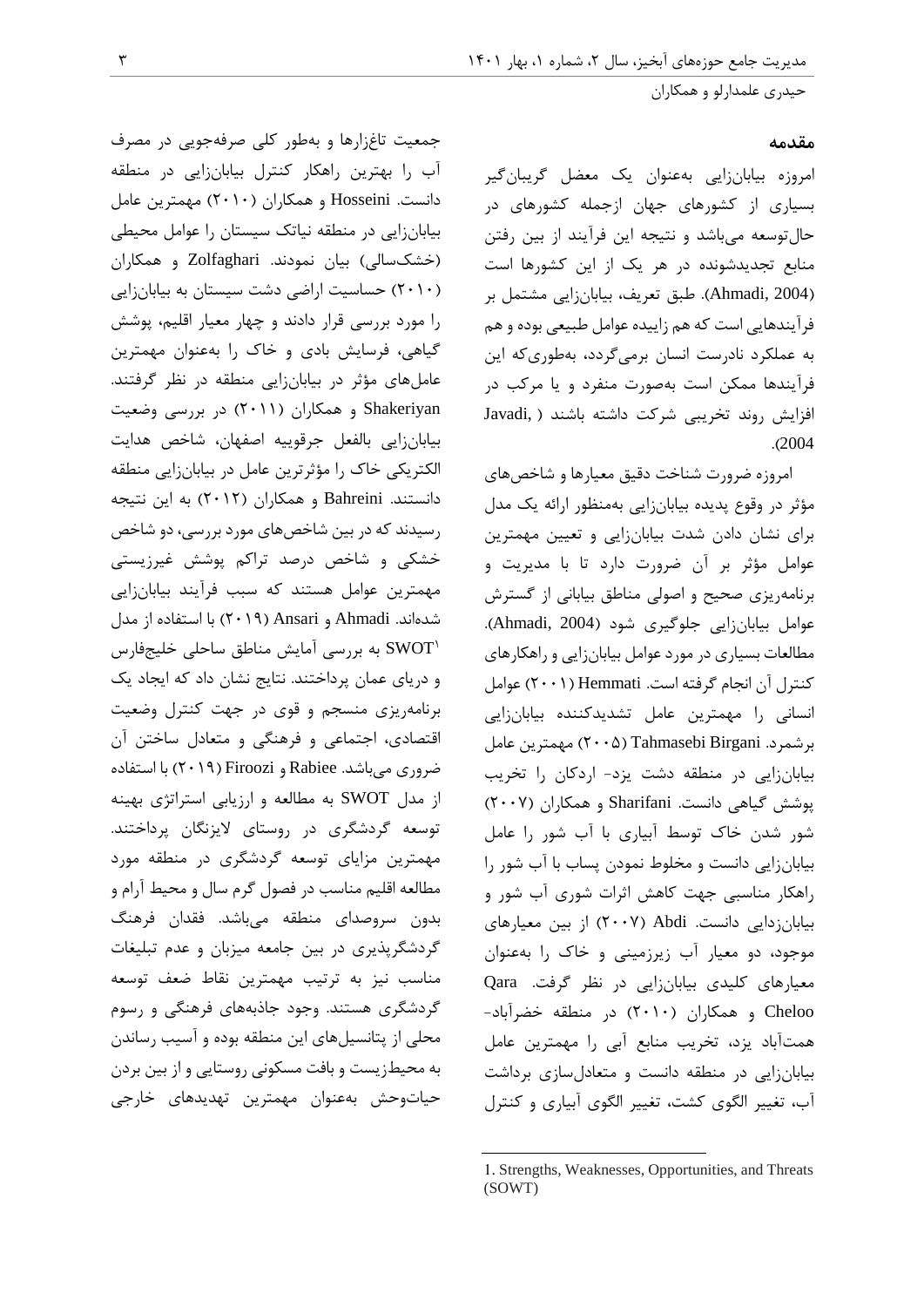منطقه بهحساب ميآیند. Wang و همکاران )2442( در ارزیابي تعیین عوامل کلیدی در بیابانزایي کشور چین، گزارش کردند که عوامل اقلیمي و فعالیتهای انساني هر دو با هم در فرآیند بیابانزایي دخالت داشتهاند و در بعضي سالها فعالیتهای انساني نظیر اعمال مدیریت صحیح، جنگلکاری و غیره نهتنها به کاهش روند بیاباني شدن منطقه منجر شده که حتي موجب احیاء مجدد و بیابانزدایي شده است. Dolisca و همکاران )2447( شناخت روشهای بهرهبرداری روستاییان از منابع طبیعي و ادراک آنان از اثرات اجتماعي و اقتصادی و زیستمحیطي بیابانزایي را عامل مهم کنترل بیابانزایي دانستند. در تحقیقي دیگر، مشارکت جوامع محلي در طرحهای مدیریت بیابان، راهکاری مناسب جهت کنترل این پدیده عنوان شد )2010 ,McIntosh & Diez). در اکثر تحقیقات انجام شده، همواره مشاهده ميشود که راهبردهای ارائه شده به صورت بخشي و غیر همهجانبهنگر است که در نتیجه نتایج محدود و دور از واقعیت ارائه ميدهد؛ بنابراین جهت به دست آوردن نتایج منطبق با واقعیت و جلوگیری از اتالف سرمایههای محدود در طرحهای احیای بیابان، نیاز به سایر روشها ميباشد که بتواند موارد بیان شده را پوشش دهد. در این میان استفاده از مدلهای نظاممند، ازجمله مدلهای تصمیم گیری چندمعیاره ۱ میتواند راهگشا باشد. امروزه کاربرد مدلهای تصمیمگیری چندمعیاره بهمنظور افزایش دقت در امر برنامهریزی رواج گستردهای یافته است چرا که از طریق آنها، با توجه به معیارهای کمي و کیفي متعدد، ميتوان به انتخاب بهترین گزینه دست یافت )2002 ,Malczewski )و از ابزارها و روشهای کمي بسیاری در حوزه مدیریت راهبردی استفاده شده اسـت و از آنجـایيکه اصـليترین مؤلفه در این حوزه، تصـمیمگـیری با در نظر گرفتن همـزمان مالحـظات

چندگانه ميباشد بنابراین روشهای تصمیمگیری چندمعیاره بیشترین میزان استفاده را به خود اختصاص دادهاند.

بنا بر آنچه که گفته شد با استفاده از روشهای تصمیمگیری چندمعیاره و شناخت عوامل دروني و بیروني )نقاط قوت، ضعف، فرصتها و تهدیدها( برای شناسایي و ارزیابي فرآیند بیابانزایي و تخریب اراضي ميتوان به بهترین گزینهها دست یافت و برای مدیریت آن برنامهریزیهای مناسب صورت پذیرد.

## **مواد و روشها منطقه مورد مطالعه**

دشت یزد- اردکان در قسمت مرکزی فالت مرکزی ایران، ما بین عرضهای 22 درجه و 22 دقیقه تا 33 درجه و 27 دقیقه عرض شمالي و 22 درجه و 22 دقیقه تا 22 درجه و 37 دقیقه طول شرقي واقع شده است. ارتفاع منطقه از حدود 222 متر از سطح دریای آزاد (کویر ریگزرین در نزدیکی عقدا) تا ۴۰۷۵ متر (قله شیرکوه) تغییر میکند. میزان متوسط بارندگی سالانه بین 24 تا 144 میليمتر است. نوسان درجه حرارت در زمستان و تابستان و حتي در شب و روز بسیار زیاد است. حداکثر دما 02 درجه سانتيگراد باالی صفر و حداقل 24 درجه سانتيگراد زیر صفر متغیر است. میانگین روزانه دما برای تمام سال بین 11/2 تا 24/7 درجه سانتيگراد متغیر است. محدوده دشت یزد- اردکان جزئي از فالت مرکزی ایران است که کویرهای ایران نیز عمدتاً در این فالت جای دارند )2010 .,*al et* Mehdi). بخش بزرگي از مساحت محدوده دشت یزد- اردکان را قسمتهایي از کویرهای مختلف پوشانده است )شکل  $\Lambda$ 

<sup>1.</sup> Multiple-criteria decision making (MCDM)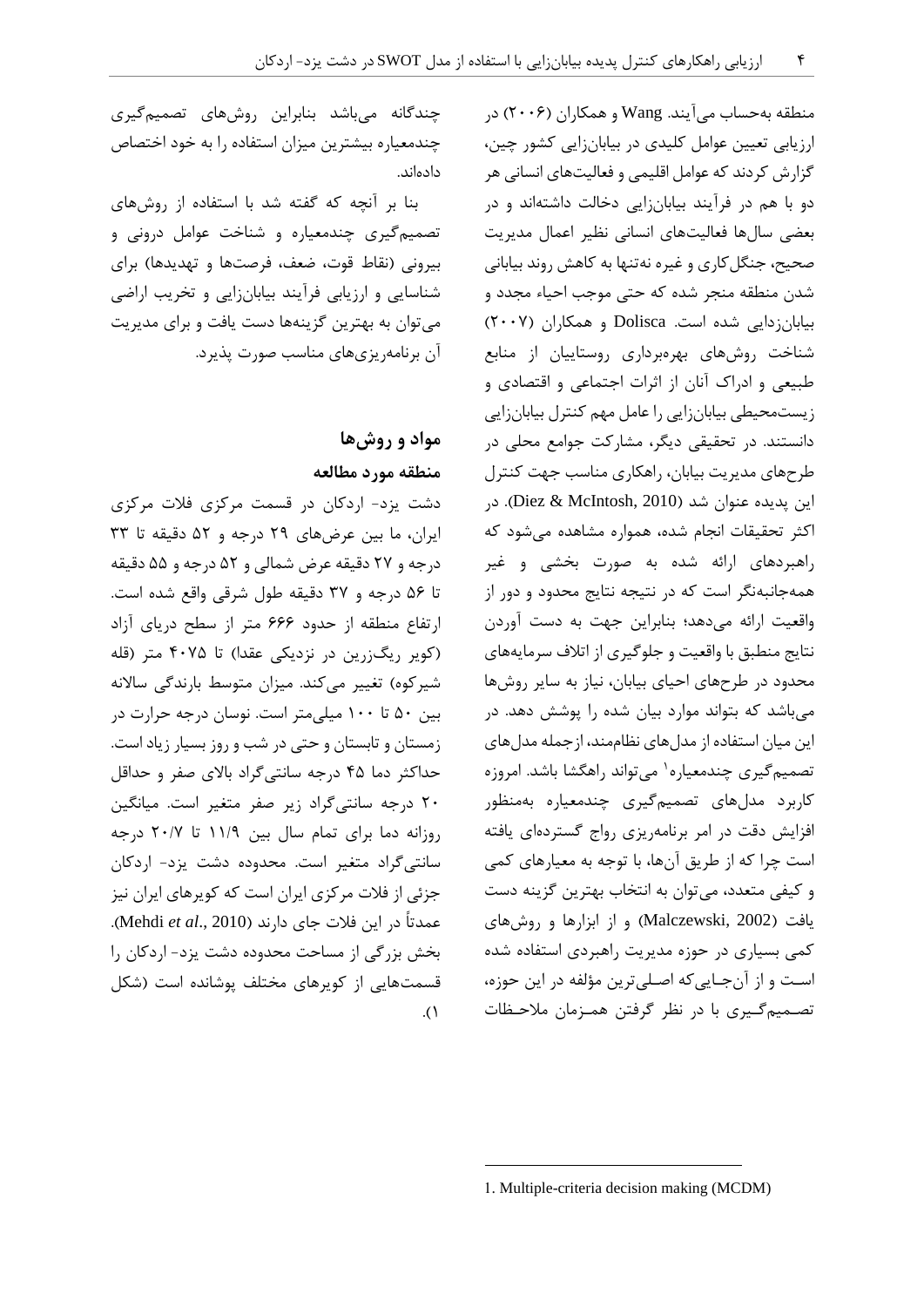



**Figure 1- Location and Digital Elevation Model (DEM) of Yazd-Ardakan plain**

**روش اجرای طرح تعیین عوامل درونی و بیرونی به روش دلفی**

علمي متخصصان شرکتکننده در پژوهش وابسته است. در این تحقیق سعي ميشود متخصصان آشنا در زمینه پدیده بیابانزایي در روش دلفي شرکت داده شده و نظرات آنها در قالب پرسشنامه سنجیده و تدوین گردد. درنهایت طي چند مرحله توزیع پرسشنامه و بازخورد نظرات، عوامل دروني و بیروني نهایي و مورد قبول تمامي کارشناسان آشنا در این زمینه، شناسایي گردید.

شرکتکنندگان در تحقیق بستگي ندارد بلکه به اعتبار

## **مدل SWOT**

جهت تدوین و ارزیابي راهکارهای کنترل و مدیریت بیابان از مدل تحلیل SWOT و پیشنهاد راهبردهای خرد و کالن استفاده ميگردد. ماتریس SWOT یکي از مدلهای کیفي کارآمد است که بهصورت گسترده مورد تأیید و استفاده قرار گرفته است. در این روش هدف، ارزیابي فرصتها و تهدیدهای محیطي از یکطرف و نقاط ضعف و قوت داخلي سیستم از سوی دیگر ميباشد. مدل SWOT تحلیل سیستماتیکي را برای شناسایي این عوامل و انتخاب راهبردی که بهترین تطابق بین آنها را

جهت جمعآوری اطالعات و آمادهسازی همه عوامل دروني و بیروني مرتبط با پدیده بیابانزایي و کنترل آن در دشت یزد- اردکان از نظرات نخبگان آشنا در این زمینه با استفاده از پرسشنامه استفاده گردید. همچنین جهت اصالح، حذف یا افزودن معیارها از روش دلفي استفاده شد. بدین صورت که جهت تجمیع نظر کارشناسان و شناسایي عوامل جدید از این روش استفاده گردید. روش دلفي یکي از روشهای کسب دانش گروهي برای استخراج نظرات از یک گروه از متخصصان در مورد یک سؤال یا موضوع است. این کار با رسیدن به اجماع گروهي از طریق یک مجموعه از چینش پرسشنامهای با حفظ گمنامي پاسخدهندگان، و بازخورد نظرات به اعضای گروه انجام ميشود. بهکارگیری روش دلفي عمدتاً با هدف کشف ایدههای خالقانه و قابل اطمینان و یا تهیهی اطالعاتي مناسب بهمنظور تصمیمگیری است. اعتبار روش دلفي به تعداد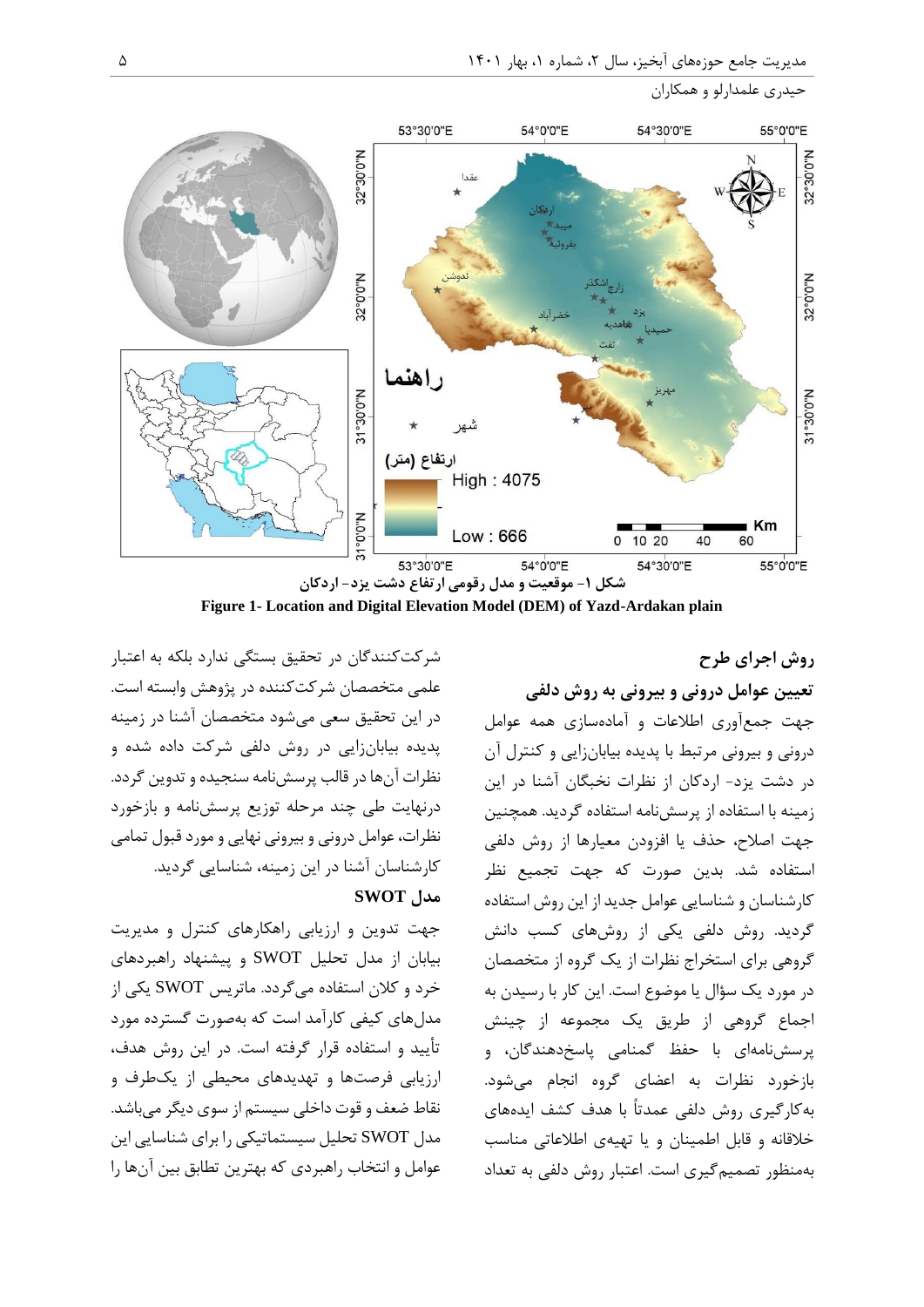ایجاد مينماید، ارائه ميدهد. در تحلیل روش SWOT عوامل مؤثر بر سیستم به دو گروه عوامل داخلي و خارجي تقسیم ميشود )2022 .,*al et* Tavakoli). نخستین گام در تحلیل مدل SWOT تعیین نقاط قوت، ضعف، فرصت و تهدید است و سپس در گام بعد رابطه این عوامل و تأثیر آنها بر یکدیگر مورد بررسي قرار ميگیرد. روش اجرایي استفاده از مدل SWOT در این تحقیق به شرح زیر است:

**1 ماتریس ارزیابی عوامل داخلی ( (IFE**

عوامل دروني در داخل سیستم وجود دارند؛ بنابراین عالوه بر تأثیر این عوامل بر سیستم، سیستم نیز بر این عوامل تأثیر ميگذارد. ماتریس ارزیابي عوامل داخلي، حاصل بررسي راهبردی عوامل داخلي است. این ماتریس نقاط قوت و ضعف اصلي را تدوین و ارزیابي ميکند. برای تهیهی این ماتریس مراحل زیر باید طي شود:

-1 پس از بررسي عوامل داخلي، عوامل شناخته شده فهرست ميشوند، ابتدا نقاط قوت و سپس نقاط ضعف شناسایي ميشوند.

-2 به عوامل فهرست شده وزن یا ضریب داده ميشود. این ضرایب از صفر (بیاهمیت) تا یک (بسیار مهم) ميباشند. ضریب نشاندهنده اهمیت نسبي یک عامل از نظر موفق بودن منطقه در وضعیت مربوطه ميباشد و مجموع این ضرایب باید برابر یک باشد.

-3 به هنگام رتبه دادن به عوامل داخلي، به قوتها رتبه سه و چهار و به ضعیفها رتبهی یک و دو داده ميشود. به این صورت که رتبه سه به معني قوت نسبي و رتبهی چهار به معني قوت اساسي است. رتبهی دو به معني ضعیف نسبي و رتبهی یک بیانگر ضعیف اساسي است. -0 ضریب هر عامل در رتبه مربوطه ضرب ميشود تا امتیاز نهایي به دست آید.

-2 از مجموع امتیازات نهایي متعلق به هر یک از عوامل، امتیاز عوامل داخلي تعیین ميشود.

اگر جمع امتیاز نهایي عوامل داخلي 1 تا 2/2 باشد، بیانـگر ضعـف و چـنانچه 2/2 تا 0 باشد به معنـای قوت

است.

**3 ماتریس ارزیابی عوامل خارجی ) )EFE** ماتریس ارزیابي عوامل خارجي، حاصل بررسي راهبردی عوامل خارجي است. این ماتریس فرصتها و تهدیدهای محیط خارجي را تدوین و ارزیابي ميکند. برای تهیه این ماتریس مراحل زیر باید طي شود. -1 پس از بررسي عوامل خارجي، عوامل شناخته شده فهرست ميشوند، ابتدا عواملي که در آینده موجب فرصت ميشوند و سپس عواملي که منطقه را تهدید ميکنند، نوشته ميشود. -2 به عوامل فهرست شده وزن یا ضریب داده ميشود.

این ضرایب از صفر (بیاهمیت) تا یک (بسیار مهم) ميباشند. ضریب نشاندهنده اهمیت نسبي یک عامل از نظر موفق بودن منطقه در وضعیت مربوطه است. مجموع این ضرایب باید برابر یک باشد.

-3 به هنگام رتبه دادن به عوامل خارجي یعني فرصتها و تهدیدهای پیش روی، به فرصتها رتبه سه و چهار و تهدیدها یک و دو داده ميشود. رتبه سه به معني فرصت نسبي و رتبه چهار به معني فرصت اساسي است. رتبه دو به معني تهدید نسبي و رتبه یک به معني تهدید اساسي است.

اگر جمع امتیاز نهایي عوامل خارجي 1 تا 2/2 باشد، بیانگر تهدید و چنانچه 2/2 تا 0 باشد به معنای فرصت است.

جهت ارزیابي عوامل داخلي و خارجي، پرسشنامههای حاوی اجزای مدل SWOT که در بخش قبل (روش دلفي) تهیه شده بود، جهت امتیازدهي در اختیار متخصصین مربوطه قرار گرفت و سعي گردید همانند روش دلفي، از نظر تمامي افراد و ارگانهای آشنا و بيطرف با این تحقیق استفاده گردد تا بهترین نتیجه حاصل گردد. این افراد شامل دانشجویان مقطع دکتری، اعضای هیأت علمي دانشگاهها و مراکز تحقیقات کشاورزی و منابع طبیعي بودند. **استراتژیهای تدوین شده** 

 $\overline{a}$ 

<sup>1.</sup> Internal Factor Evaluation (IFE) Matrix

<sup>2.</sup> External Factor Evaluation (EFE) Matrix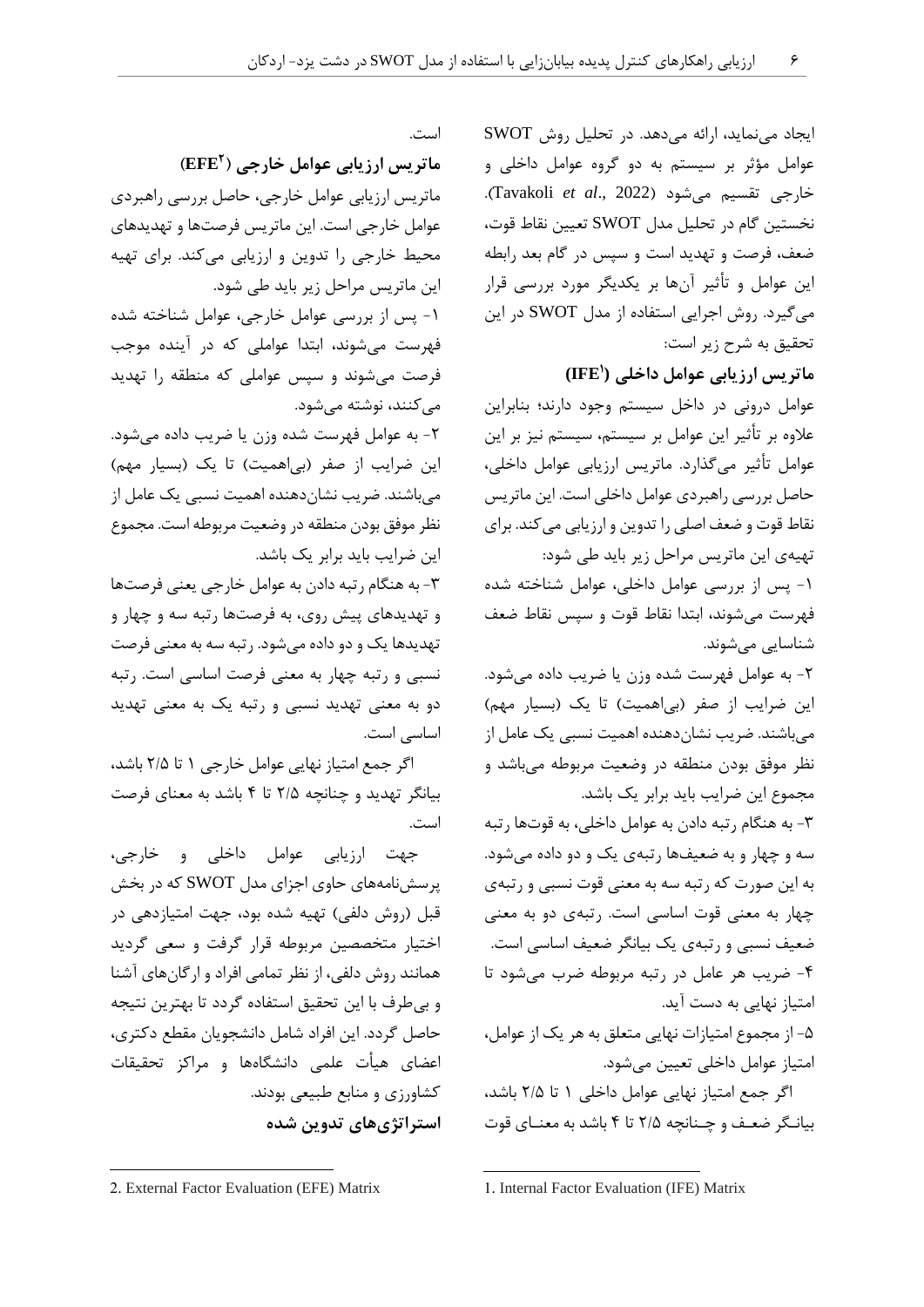بعد از این که عوامل داخلي و خارجي شناسایي شد و امتیاز نهایي این عوامل به دست آمد، با استفاده از ماتریس چهارخانهای عوامل داخلی و خارجی (`IE)، راهکارهای مطلوب از بین راهکارهای ارائه شده انتخاب و پیشنهاد گردیدند.

از دیدگاه این مدل، یک راهبرد مناسب قوتها و فرصتها را به حداکثر و ضعفها و تهدیدها را به حداقل ممکن ميرساند. برای این منظور نقاط قوت و ضعف و فرصتها و تهدیدها در چهار حالت کلي پیوند داده ميشوند و از ترکیب و تلفیق این عوامل با یکدیگر گزینههای راهبردی انتخاب ميشوند. راهبردها به شرح زیر می باشد.

الف) راهبردهای حداکثر استفاده از فرصتهای محیطي با بهکارگیری نقاط قوت سازمان )راهکارهای SO)، ب( راهبردهای استفاده از نقاط قوت سازمان برای جلوگیری از مواجه با تهدیدها )راهکارهای ST)، پ( راهبردهای استفاده از مزیتهای بالقوهای که در فرصتهای محیطي پنهان است برای جبران نقاط ضعف موجود در سازمان (راهکارهای WO) و ج) راهبردهایی برای به حداقل رساندن زیانهای ناشي از تهدیدها و نقاط ضعف )راهکارهای WT).

درنهایت با امتیازدهي معیارها، راهبردهای کنترل پدیده بیابانزایي در دشت یزد- اردکان نیز تدوین شد.

## **نتایج**

# **نتایج مربوط به تعیین عوامل درونی و بیرونی به روش دلفی** یافتههای این بخش شامل 12 مورد عوامل دروني )شش نقطه قوت و شش نقطهضعف( و 10 مورد عوامل بیروني (هفت فرصت و هفت تهدید) در دشت یزد- اردکان در زمینه کنترل و مدیریت پدیده بیابانزایي ميباشند. **ارزیابی عوامل درونی توسط مدل SWOT** نتایج مربوط به تعیین نقاط قوت و ضعف (عوامل دروني) و ارزیابي این عوامل بهوسیله امتیازدهي به آنها در

جدول 1 بیان شده است. از بین نقاط قوت موجود در دشت یزد- اردکان جهت کنترل پدیده بیابانزایي وجود دانش بومي قوی در زمینه بهرهبرداری از منابع طبیعي، تمایل عمومي مردم به حفظ محیطزیست و وجود مطالعات و پیشینه تحقیق در سطح دشت یزد- اردکان به ترتیب بیشترین ضریب اهمیت و امتیاز نهایي را کسب نمودند. دو عامل اهمیت مسائل اجتماعي در موفقیت طرحهای بیابانزدایي نشان ميدهد و عامل سوم از جنبه جلوگیری از اتالف سرمایه و زمان جهت کسب شناخت منطقه جهت طرحهای بیابانزدایي را نشان ميدهد. سایر نقاط قوت شامل وجود کارشناسان نخبه در بخش تحقیقات و اجرایي، وجود تنوع زیستي مناسب و سازگار با مناطق بیاباني و وجود زیرساختهای مناسب )مرکز تحقیقات باروری ابرها، مرکز تحقیقات مدیریت بیابان و غیره) و راههای ارتباطی با ضریب اهمیت و امتیاز نهایی باال و با اندک اختالف از عوامل قبلي، در رتبههای بعدی نقاط قوت در زمینه مدیریت و کنترل بیابانهای دشت یزد- اردکان قرار گرفتند. تمامي سه عامل اخیر از بعد فني و مهندسي طرحها مهم ميباشند که از این نظر دشت یزد- اردکان با حداقل محدودیتها همراه ميباشد. در مورد ضعفها جهت کنترل پدیده بیابانزایي، به ترتیب عامل اقلیم خشک و خشکساليهای پيدرپي، وجود کشاورزی سنتي در منطقه و تعدد کانونهای بحران فرسایش بادی در دشت یزد- اردکان بهطور مشترک مهمترین عوامل ارزیابي شدند. این عوامل اهمیت عوامل اقلیمي و سختي اجرای طرحهای بیابانزدایي در این دشت یزد- اردکان )با اقلیم خشک) را نشان مي دهد. عدم در نظر گرفتن دانش بومي جوامع محلي، دولتي بودن طرحها و زمانبر بودن آن و تمرکز زیاد شهرکهای صنعتي و کارخانههای آلودهکننده محیطزیست عوامل مهم بعدی با اختالف جزئي با عوامل قبلي توسط کارشناسان نخبه امتیازبندی شدند و درنهایت وجود ارگانهای دستاندرکار مختلف در زمینه کنترل بیابانزایي و عدم هماهنگي کم

<sup>1.</sup> Internal & External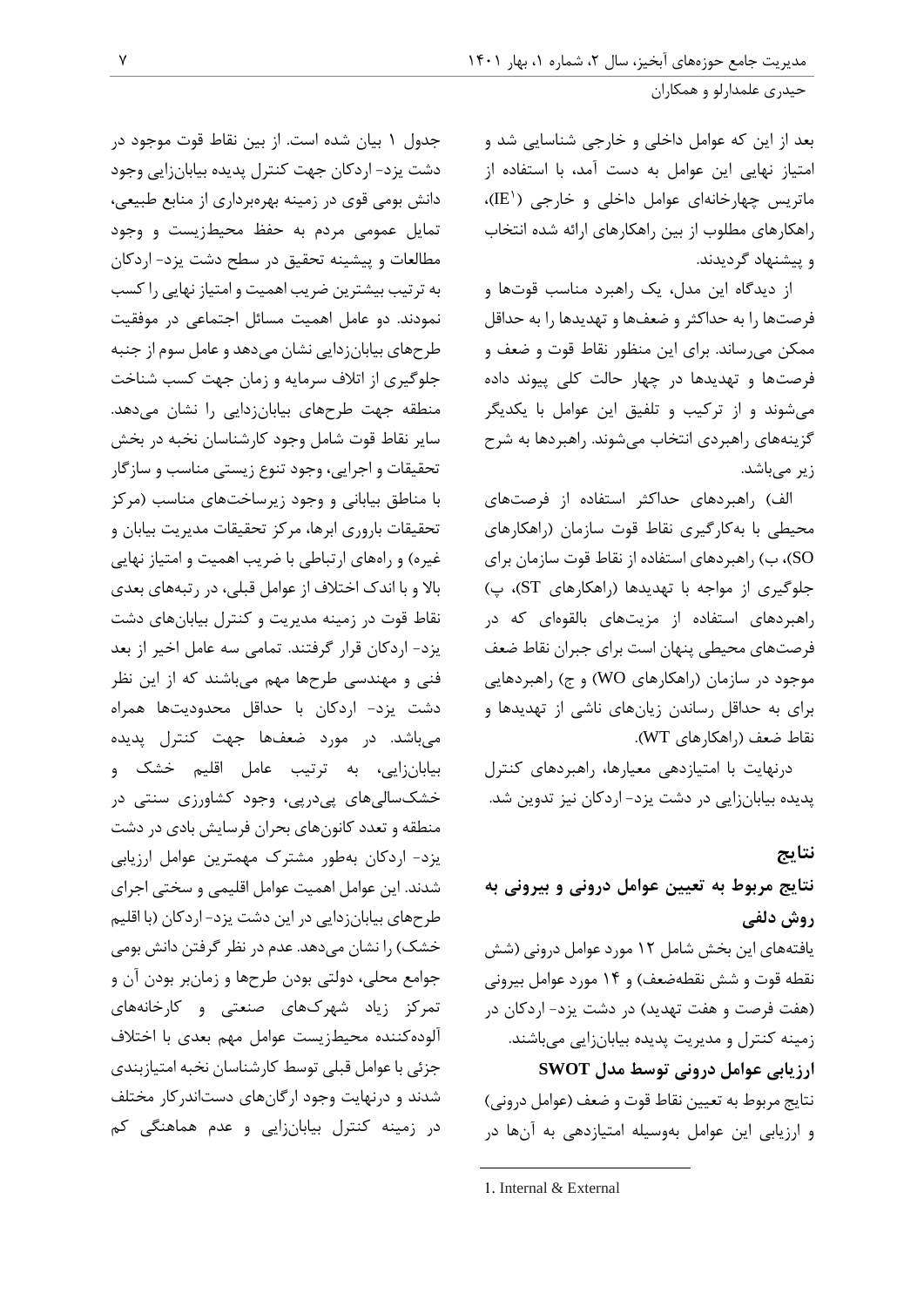نهایي عوامل دروني مؤثر در بیابانزایي دشت یزد- اردکان را نشان ميدهد.

همیتترین ضعف (هرچند با میزان بالای اهمیت) بالاتر نقاط قوت نسبت به نقاط ضعف دشت یزد- اردکان ارزیابي گردید. درنهایت امتیاز نهایي ارزیابي عوامل ميباشد. شکل 1 نمودار عنکبوتي ضریب اهمیت و امتیاز دروني دشت یزد- اردکان در مورد کنترل پدیده بیابانزایي 2/22 به دست آمد که نشان از وزن نسبي

| Table 1- Evaluation of effective internal factors affecting desertification of Tazu-Aftaakan plant |                                                                                                                                                                                          |                                                            |                                         |                |  |
|----------------------------------------------------------------------------------------------------|------------------------------------------------------------------------------------------------------------------------------------------------------------------------------------------|------------------------------------------------------------|-----------------------------------------|----------------|--|
| , ديف<br><b>Row</b>                                                                                | نقاط قوت و نقاط ضعف<br><b>Strengths and Weaknesses</b>                                                                                                                                   | ضريب اهميت<br><b>Coefficient of</b><br><b>Significance</b> | امتياز نهايى<br><b>Final score Rank</b> | ر تبه          |  |
| 1                                                                                                  | دانش بومی قوی مردم در زمینه بهرهبرداری از منابع طبیعی و کشاورزی                                                                                                                          | 0.0901                                                     | 0.3605                                  | $\overline{4}$ |  |
| 2                                                                                                  | تمایل عمومی مناسب مردم محلی به حفظ محیطزیست                                                                                                                                              | 0.0863                                                     | 0.3453                                  | 4              |  |
| 3                                                                                                  | وجود مطالعات زیاد و پیشینه تحقیق مناسب در زمینه بیابانزایی و کنترل آن در سطح<br>دشت یزد- اردکان                                                                                          | 0.0854                                                     | 0.3416                                  | 4              |  |
| 4                                                                                                  | وجود كارشناسان نخبه در بخش تحقيقاتي و اجرايي                                                                                                                                             | 0.0825                                                     | 0.3302                                  | 4              |  |
| 5                                                                                                  | وجود تنوع زیستی خوب و سازگار با مناطق خشک و بیابانی در دشت یزد- اردکان                                                                                                                   | 0.0806                                                     | 0.3226                                  | 3              |  |
| 6                                                                                                  | وجود زیرساختهای مناسب و همچنین قرارگیری اکثر نقاط شهری دشت یزد- اردکان در<br>حاشیه جادههای ارتباطی و کرویدرهای بینالمللی و امکان بهرهبرداری از این امکان در<br>جهت توسعه دشت یزد- اردکان | 0.0778                                                     | 0.3111                                  | 4              |  |
| 7                                                                                                  | اقلیم خشک (بارش کم، دمای بالا و تبخیر زیاد) و وقوع خشکسالیهای پیدرپی در<br>سال های اخیر                                                                                                  | 0.0920                                                     | 0.0920                                  | 1              |  |
| 8                                                                                                  | تعدد زیاد کانونهای بحرانی فرسایش بادی در سطح دشت یزد- اردکان                                                                                                                             | 0.0873                                                     | 0.0873                                  | 1              |  |
| 9                                                                                                  | وجود کشاورزی سنتی در منطقه و کاهش سالانه سطح آبخوان به علت اقلیم خشک و<br>کارایی پایین مصرف آب در کشاورزی و غیره                                                                         | 0.0873                                                     | 0.0873                                  | 1              |  |
| 10                                                                                                 | عدم در نظر گرفتن دانش بومی جوامع محلی، دولتی بودن طرحها و زمانبر بودن آن                                                                                                                 | 0.0816                                                     | 0.0816                                  | 1              |  |
| 11                                                                                                 | تمرکز زیاد شهرکهای صنعتی و کارخانههای آلودهکننده محیطزیست در دشت یزد-اردکان                                                                                                              | 0.0787                                                     | 0.1575                                  | 2              |  |
| 12                                                                                                 | وجود ارگانهای دستاندر کار مختلف در زمینه کنترل بیابانزایی و عدم هماهنگی و انسجام<br>سازمانی و وجود موازی کاریها                                                                          | 0.0702                                                     | 0.1404                                  | $\overline{c}$ |  |
|                                                                                                    | جمع                                                                                                                                                                                      | 1                                                          | 2.6574                                  |                |  |

**جدول -1 ارزیابی عوامل درونی مؤثر در بیابانزایی دشت یزد-اردکان Table 1- Evaluation of effective internal factors affecting desertification of Yazd-Ardakan plain**



**شکل -3 نمودار عنکبوتی ضریب اهمیت و امتیاز نهایی عوامل درونی مؤثر در بیابانزایی دشت یزد- اردکان را نشان میدهد Figure 2- Spider diagram shows the coefficient of importance and final score of internal factors affecting desertification of Yazd-Ardakan plain**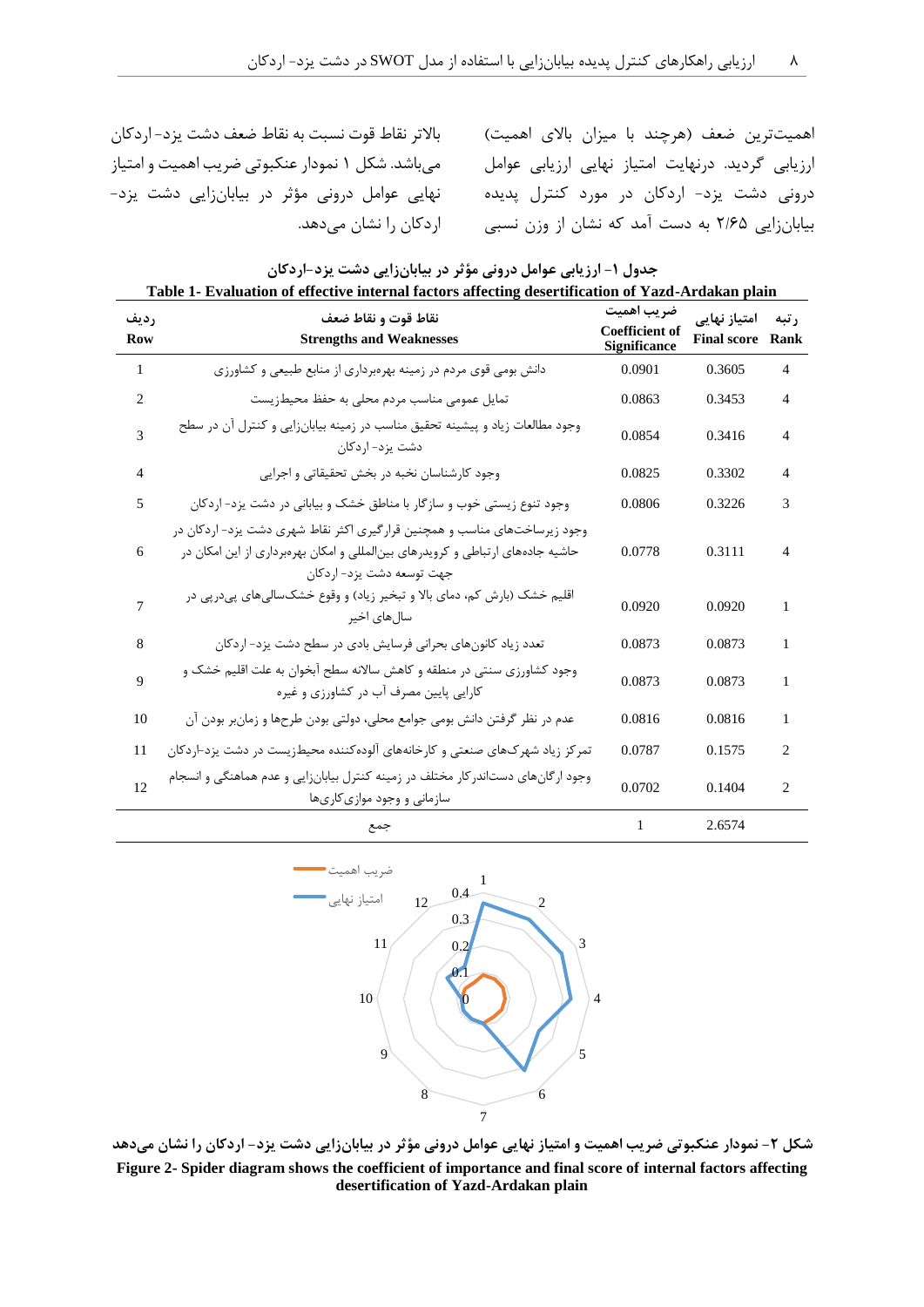**ارزیابی عوامل بیرونی توسط مدل SWOT** نتایج مربوط به تعیین فرصتها و تهدیدهای دشت یزد- اردکان در زمینه پدیده بیابانزایي و کنترل آن در جدول 2 آورده شده است. از بین فرصتهای موجود در جهت کنترل پدیده بیابانزایي دشت یزد- اردکان دو عامل اهمیت حیاتي از نظر اقتصادی، اجتماعي، سیاسي و صنعتي و توجه ویژه مسئولین به این دشت و امکان انتقال نیروی کار از بخش کشاورزی به بخش صنعت و معدن با توجه به صنعتي بودن این منطقه بهطور مشترک بیشترین ضریب اهمیت و امتیاز نهایي را کسب نمودند. این دو عامل از جنبه مسائل اجتماعي و اقتصادی و تأمین معیشت ساکنان مناطق بیاباني )در صورت کاهش وابستگي آنان به منابع طبیعي) مهم ميباشد. دو عامل امکان استفاده از پساب شهر دشت یزد- اردکان و سایر شهرستانها جهت بیابانزدایي و افزایش اهمیت پدیدهها و بحرانهای زیستمحیطي مرتبط با بیابانزایي در رتبههای بعدی اهمیت در نظر گرفته شدند. این دو عامل نیز از جنبه تأمین آب جهت احیای زیستی منطقه (استفاده از پساب) و همچنین افزایش آگاهي ساکنان نسبت به پدیده بیابانزایي و اثرات آن (افزایش اهمیت بیابانزایی) مهم میباشد. درنهایت سه عامل توجه به کاشت گلخانهای در منطقه با توجه به کمآبي )امکان تأمین معیشت کشاورزان از این طریق)، وجود جاذبههای گردشگری متعدد در اراضي بیاباني و کویری این مناطق و وجود اقلیمهای متعدد و قابلـیتهای زیسـتمحیـطي فراوان دشـت یزد- اردکان مانند انرژی خورشیدی، بادی و غیره (افزایش توان اقتصادی ساکنان) با ضریب اهمـیت بالا و با اندک اختالف از عوامل قبلي، در رتبههای بعدی فـرصـتهای دشـت یـزد- اردکـان جـهت کنترل پدیده

بیابانزایي امتیازدهي شدند.

در مورد تهدیدها جهت کنـترل پدیده بیـابانزایي، به ترتیب چهار عامل وجود تفکر ارجحیت کامل فعالیتهای صنـعتي و معدني بر حفظ محیطزیست در کشور و منـطقه )بـعد اهمیت مسائل اجتماعي و اقتصادی در بیابانزایی)، استفاده از منابع خارج از دشت برای تأمین آب )تهدید عدم تأمین آب از استانهای مبدأ و اثرات متفاوت منفی آن)، درگیر بودن بخش اعظم کشور با پدیده بیابانزایي و عدم تمرکز دولت به منطقهای خاص )عدم تأمین بودجه کافي جهت بیابانزدایی) و گونههایی غیربومی و ناسازگار با شرایط منطقه )با نابودی پوشش بومي منطقه و تخریب منابع آبي و خاکي) مهمترین تهدیدها در دشت یزد- اردکان بـا اختـالف کم نسبت به هـم امتیازبندی شدند؛ بنابراین همه آنها عـوامل مهمي ارزیابي شدند. سه عامل تخریب و برهمزدن تعادل محیطزیست ناشي از اجرای نامناسب طرحها، عدم اجرای صحیح طرحها با توجه به عدم نظارت کافي و عـدم پرداخـت بهمـوقع هزینههای طرحها توسـط دولت و اسـتفاده از کارشناسان غیربومي و ناآشـنا به منـطقه برای تـدوین و اجرای طرحها با وجـود نخـبگان بـومي منطقه )هر سه عامل اخیر بُعد فني اجرای طرح بیابانزدایي را بیان مینمایند) در رتبههای بعدی اهمیت ارزیابی شدند. درنهایت امتیاز نهایي ارزیابي عـوامل بیروني دشـت یزد- اردکان در مورد کنترل پدیده بیابانزایي 1/22 به دست آمد که نشان از وزن نسبـي باالتـر تهدیدهای دشت یزد- اردکان نسبت به فرصتها مـيباشد. شکل 2 نمودار عنکبوتي ضریب اهمیت و امتیاز نـهایي عوامـل بـیروني مؤثر در بیـابانزایي دشـت یزد- اردکان را نشان مے نهد.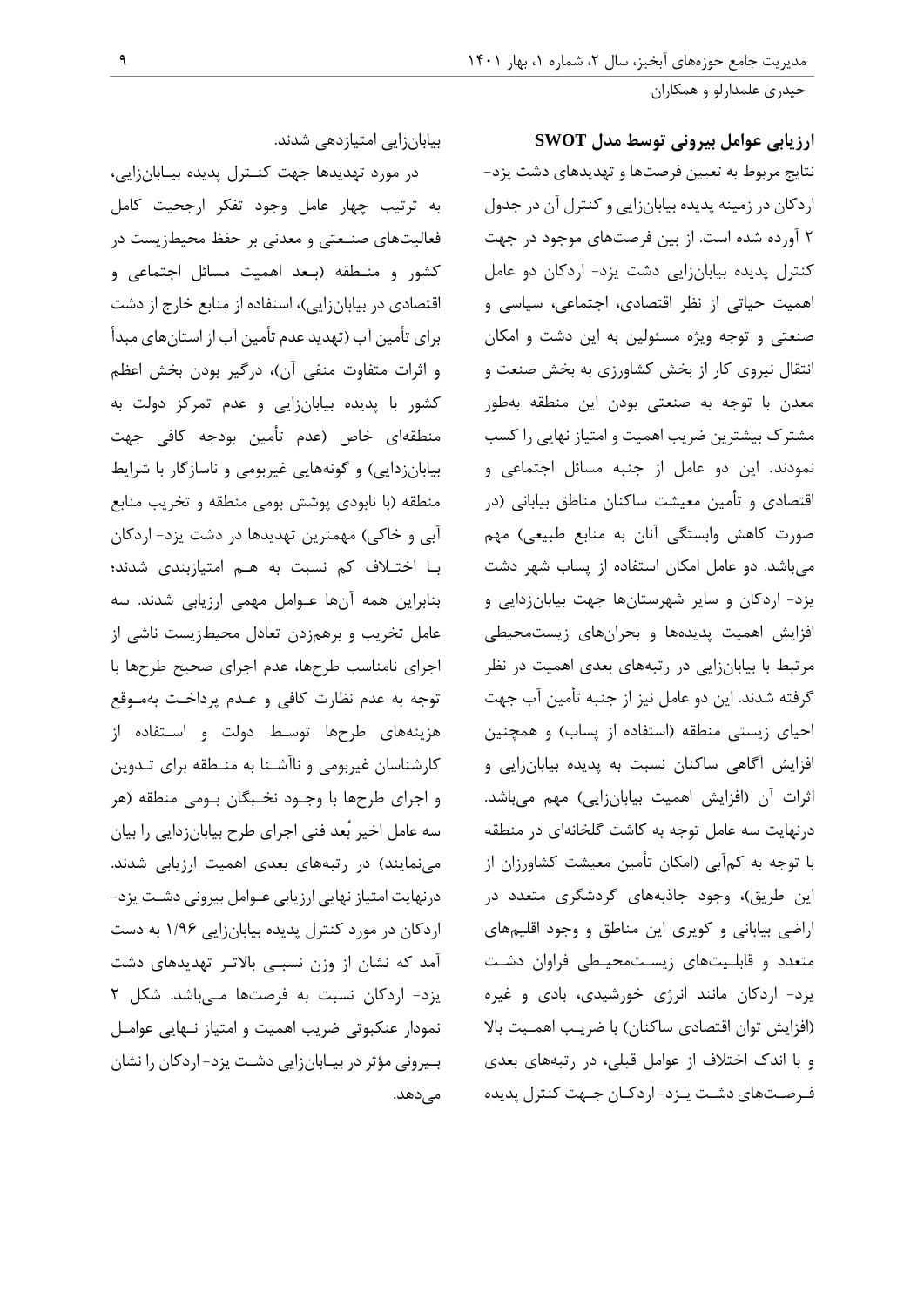| Table 2- Evaluation of external factors affecting desertification in Yazd-Ardakan plain |                                                                                                                                            |                                                            |                                            |                |
|-----------------------------------------------------------------------------------------|--------------------------------------------------------------------------------------------------------------------------------------------|------------------------------------------------------------|--------------------------------------------|----------------|
| رديف<br><b>Row</b>                                                                      | نقاط قوت و نقاط ضعف<br><b>Strengths and Weaknesses</b>                                                                                     | ضريب اهميت<br><b>Coefficient of</b><br><b>Significance</b> | امتیاز نهای <i>ی</i><br><b>Final score</b> | ر تبه<br>Rank  |
| 1                                                                                       | اهمیت حیاتی دشت پزد—اردکان از نظر اقتصادی، اجتماعی، سیاسی و صنعتی در<br>دشت یزد- اردکان و توجه ویژه مسئولین به این دشت با توجه به اهمیت آن | 0.07686                                                    | 0.30446                                    | $\overline{4}$ |
| $\overline{c}$                                                                          | امکان انتقال نیروی کار از بخش کشاورزی به بخش صنعت و معدن با توجه به صنعتی<br>بودن منطقه                                                    | 0.07686                                                    | 0.30446                                    | 4              |
| 3                                                                                       | امکان استفاده از پساب شهر یزد و سایر شهرستانها جهت بیابانزدایی                                                                             | 0.072058                                                   | 0.29143                                    | 4              |
| 4                                                                                       | افزایش اهمیت پدیدهها و بحرانهای زیستمحیطی مرتبط با بیابانزایی مثل تغییر<br>اقلیم کمآبی و ریزگرد در کشور                                    | 0.072058                                                   | 0.21617                                    | 3              |
| 5                                                                                       | توجه به کاشت گلخانهای در منطقه با توجه به کمبود آب                                                                                         | 0.06885                                                    | 0.20565                                    | 3              |
| 6                                                                                       | وجود جاذبههای گردشگری متعدد در اراضی بیابانی و کویری این مناطق و توان بسیار<br>بالا جهت جذب اكوتوريسم در سطوح ملي و جهاني                  | 0.06885                                                    | 0.27545                                    | 4              |
| 7                                                                                       | وجود اقلیمهای متعدد در دشت یزد- اردکان و قابلیتهای زیستمحیطی فراوان مانند<br>انرژی خورشیدی و غیره                                          | 0.06485                                                    | 0.19456                                    | 3              |
| 8                                                                                       | وجود تفكر ارجحيت كامل فعاليتهاى صنعتى و معدنى بر حفظ محيطزيست در<br>کشور و منطقه مورد مطالعه                                               | 0.07686                                                    | 0.07686                                    | 1              |
| 9                                                                                       | استفاده از منابع خارج از دشت برای تأمین آب و امکان عدم تأمین آب توسط<br>شهرهای مبدأ                                                        | 0.07446                                                    | 0.07446                                    | 1              |
| 10                                                                                      | درگیر بودن بخش اعظم کشور با پدیده بیابانزایی و عدم تمرکز دولت به منطقهای<br>خاص                                                            | 0.073659                                                   | 0.07365                                    | 1              |
| 11                                                                                      | تغییر تنوع پوشش گیاهی و تنوع زیستی منطقه و ورود گونههایی غیربومی و ناسازگار<br>با شرايط منطقه با آثار مخرب                                 | 0.052858                                                   | 0.05285                                    | 1              |
| 12                                                                                      | تخریب و برهمزدن تعادل محیطزیست ناشی از اجرای نامناسب طرحها و انجام<br>طرحهای کارشناسی نشده و بدون توجه به شرایط محیطی                      | 0.070456                                                   | 0.14091                                    | 2              |
| 13                                                                                      | عدم اجرای صحیح طرحها با توجه به عدم نظارت کافی و عدم پرداخت به موقع<br>هزينههاى طرحها توسط دولت                                            | 0.069656                                                   | 0.13931                                    | $\overline{c}$ |
| 14                                                                                      | استفاده از کارشناسان غیربومی و ناآشنا به منطقه برای تدوین و اجرای طرحها با وجود<br>نخبگان بومی منطقه و آشنا به شرایط منطقه                 | 0.060849                                                   | 0.12169                                    | 2              |
|                                                                                         | جمع                                                                                                                                        | $\mathbf{1}$                                               | 1.9615                                     |                |

|                                                                            | جدول ۲- ارزیابی عوامل بیرونی مؤثر در بیابانزایی دشت یزد- اردکان |  |
|----------------------------------------------------------------------------|-----------------------------------------------------------------|--|
| . Fralastisa ef entempl fostene effective Jesentfication in Vord, Andelsen |                                                                 |  |



**شکل -2 نمودار عنکبوتی ضریب اهمیت و امتیاز نهایی عوامل بیرونی مؤثر در بیابانزایی دشت یزد- اردکان را نشان میدهد**

**Figure 3- Spider diagram shows the coefficient of importance and final score of external factors affecting desertification of Yazd-Ardakan plain**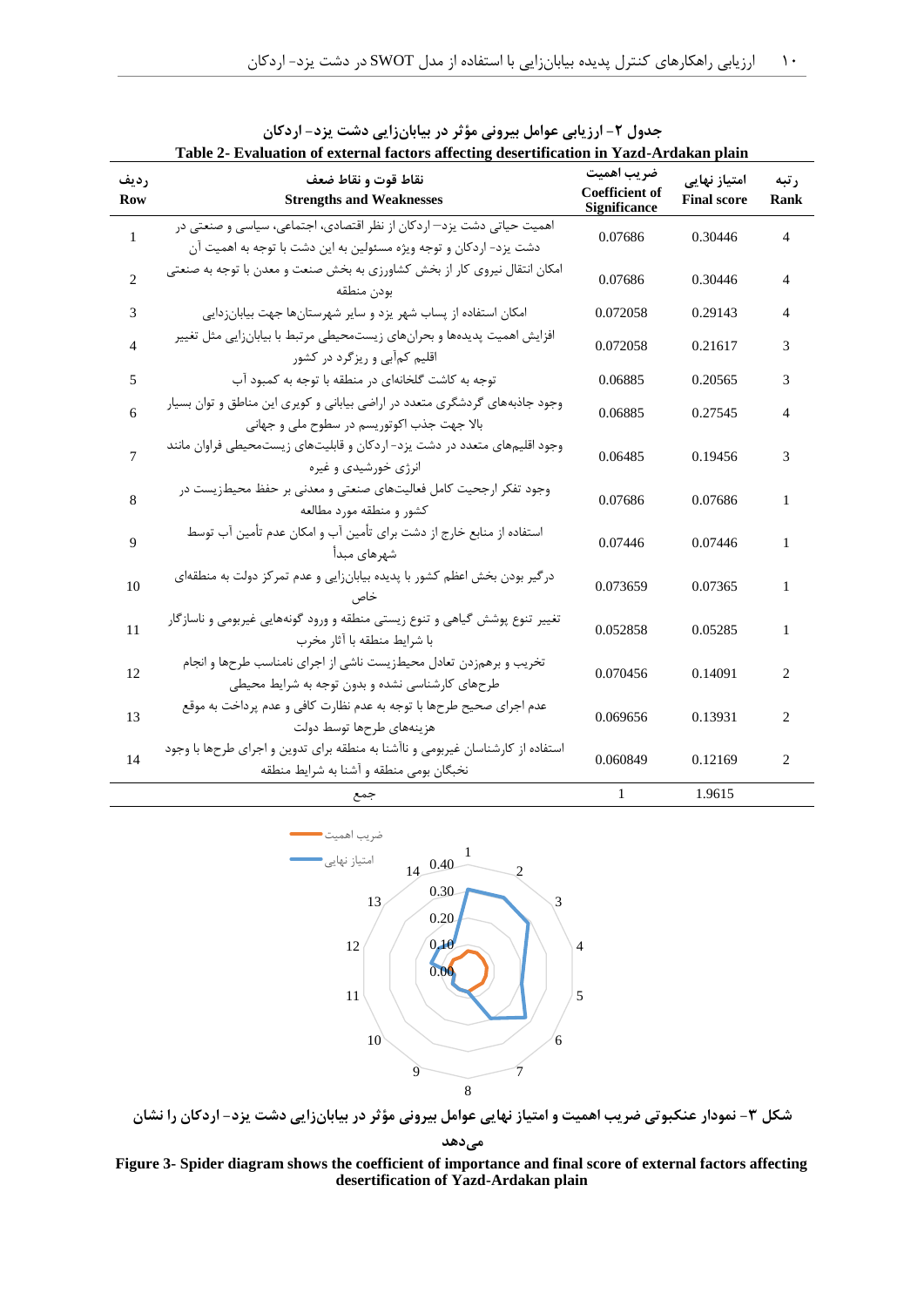## **استراتژیهای تدوین شده**

تعیین و تدوین راهبردهای کنترل بیابانزایي در دشت یزد- اردکان، با توجه به امتیاز نهایي عوامل دروني و بیروني مؤثر در بیابانزایي در این دشت انجام گرفت. با توجه به این که جمع عوامل دروني، قوت و جمع عوامل بیروني، تهدید را نشان ميدهد، راهبردهای برتر برای مدیریت فرآیند بیابانزایي، راهبردهای مقابله با تهدیدات )ST )ميباشد؛ بنابراین برای رسیدن به بحث بیابانزدایي در منطقه بهتر است ابتدا راهبردهای مقابله با تهدیدات در اولویت قرار گیرد تا از این طریق، با توجه به نقاط قوت، زمینه مقابله با تهدیدات پیشرو را فراهم نمود. هرچند که در فرآیند مدیریت بیابانزایي، با توجه به پیچیدگي این پدیده و چندبعدی بودن عوامل مؤثر در آن، توجه به تمامي عوامل مؤثر و راهبردهای کنترل این عوامل حائز اهمیت است؛ بنابراین تمامي راهبردهای ممکن و مؤثر در کنترل این پدیده در این تحقیق آورده شده است؛ که به شرح زیر ميباشد:

**نتایج راهبردهای تهاجمی (SO(**

- توسعه گردشگری و اکوتوریسم بیابان در سطح ملي و بینالمللي با توجه جاذبههای فراوان گردشگری در دشت یزد- اردکان.

- همسو کردن زیرساختهای دشت یزد- اردکان در کنار دانش بومي ساکنان و مطالعات مناسب نخبگان به سمت استفاده از قابلیتهای زیستمحیطي مختلف منطقه جهت بهتر شدن معیشت ساکنین مانند نصب پنل خورشیدی در مناطق مختلف، استفاده از قابلیت باروری ابرها جهت تأمین بخشي از آب و غیره.

**نتایج راهبردهای مقابله با تهدیدات (ST(**

- ایجاد تشکلهای مردمنهاد از جوامع محلي و نخبگان منطقه )NGO )جهت نظارت بر اجرای طرحهای بیابانزدایي و همچنین نظارت بر بهرهبرداران منابع طبیعي و جلوگیری از تخریب سرزمین.

- استفاده از گونههای بومي منطقه جهت احیای پوشش گیاهي با توجه به تنوع پوشش گیاهي مطلوب و سازگار با اقلیم منطقه و حذف گونههای ناسازگار با اقلیم خشک

مناطق بیاباني در اجرای طرحهای بیابانزدایي و همچنین بخش کشاورزی.

- اجرای دورههای آموزشي و ترویجي برای بهرهبرداران طرحهای منابع طبیعي جهت مدیریت پایدار عرصههای منابع طبیعي توسط نخبگان آشنا به منطقه با توجه به تمایل عمومي مناسب بهرهبرداران به حفظ محیطزیست. - مشارکت جوامع محلي و استفاده از دانش بومي آنها در برنامهریزی، اجرا و حفظ طرحهای بیابانزدایي بعد از اجرا.

**نتایج راهبرهای محافظهکارانه (WO(**

- کنترل کانونهای بحران فرسایش بادی و تعدیل اثرات اقلیم با استفاده از پساب تصفیهخانه با توجه به انطباق باالتر پساب با اکوسیستم بیابان نسبت به بخش کشاورزی.

- ایجاد انطباق بیشتر بین کـاربـریهای مختلف در سـطح منـطقه با اقلـیمهای متعدد منطقه و انتقال صنایع در حال احداث به مناطق پربارشتر و عدم تمرکز صنایع در یک مکان جهت کاهش آلودگيهای زیستمحیطي.

- حمایت از ایجاد فرصتهای شغلي مولد در فعالیتهای غیر کشاورزی )حمایت از ایجاد تعاوني و تشکلهای تولیدی غیر کشاورزی) و انتقال بخشي از نیروی بخش کشاورزی به این بخش با توجه به صنعتي بودن این دشت.

## **نتایج راهبردهای تدافعی (WT(**

- ایجاد ستاد مقابله با پدیده بیابانزایي در سطح منطقه و استفاده از کارشناسان نخبه بومي منطقه آشنا جهت هماهنگي ارگانهای مختلف درگیر در کنترل بیابانزایي و جلوگیری از موازیکاری آنها. - اصالح قوانین بهرهبرداری از منابع طبیعي در کاربریهای مختلف و اعمال و ارجحیت ضوابط و معیارهای زیستمحیطي و توسعه پایدار در بخش صنعت و معدن در سطح منطقه. - تحول در نظام کشاورزی سنتي و کشت محصوالت با ارزش اقتصادی باالتر و مصرف کمتر آب و همچنین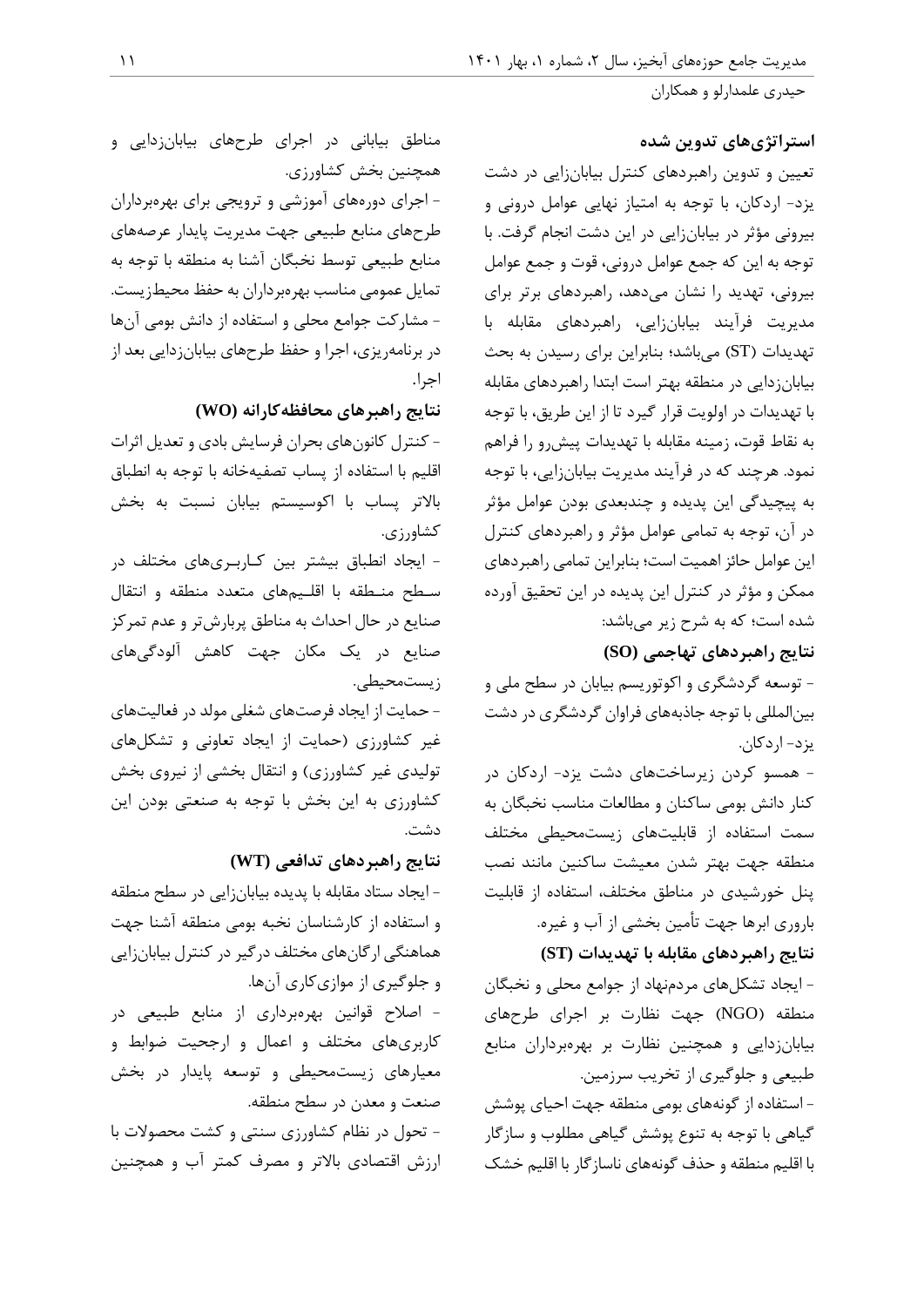استفاده از فنّاوریهای جدید در بخش کشاورزی جهت کاهش مصرف آب.

### **بحث**

پدیده بیابانزایي حاصل فرآیندهای پیچیدهای ميباشد که در اثر برهمکنش متغیرهای مختلف ایجاد ميشود. این متغیرها ميتواند عوامل بیروني اکوسیستم بیابان )اکوسیستمهای مجاور( و همچنین عوامل دروني اکوسیستم باشد که در طي زمان حاصل ميشود؛ بنابراین به نظر ميرسد که جهت ارزیابي پدیده بیابانزایي و راهکارهایي کاهش اثرات این پدیده، باید از دید سیستمي و جامعنگر که بتواند همه عوامل بیروني و دروني اکوسیستم را بررسي نماید، استفاده شود. در این میان استفاده از مدلهای نظاممند، ازجمله مدلهای تصمیمگیری چندمعیاره ميتواند راهگشا باشد. مدل SWOT در این تحقیق بدین جهت استفاده گردید و نتایج استفاده از این مدل در این تحقیق نشان داد که استفاده از این مدل جهت تعیین معیارها و شاخصهای بیابانزایي بهخوبي کارایي الزم را داشته است. بدین صورت که چهار عامل مدل SWOT اعم از نقاط قوت و ضعف (عوامل درونی اکوسیستم) بهعنوان معیارهای بیابانزایي دروني اکوسیستم و فرصتها و تهدیدها (عوامل بیرونی اکوسیستم) بهعنوان معیارهای بیابانزایي بیروني اکوسیستم و حاصل از اکوسیستمهای مجاور و همگي این عوامل بهعنوان معیارهای ارزیابي و شناخت بیابانزایي در منطقه مورد مطالعه در نظر گرفته شدند؛ بنابراین این روش دیدگاه جامعنگری را به این تحقیق اعمال نمود. همچنین سعي گردید بسیاری از مشکالت روشهای گذشته در ارزیابي طرحهای بیابانزدایي حل شود. این یکي از اهداف و مزایای این طرح نسبت به سایر تحقیقات مشابه که هدفشان ارزیابي بیابانزایي بوده، ميباشد. تحقیق مشابه در زمینه مطالعات ارزیابي بیابانزایي توسط مدل SWOT مشاهده نشده ولي در مطالعات دیگر ازجمله امکانسنجي توسعه کشاورزی توسط Saraie و Pirastehfar( 2412)، ارزیابي توان توسعه گردشگری

بیابان Masoom Ghadiri و همکاران )2410(، مدیریت یکپارچه مناطق ساحلي توسط Herati و همکاران )2414( و سایر تحقیقات ازجمله گردشگری و Ahmadi ،)Esmailzadeh & Esmaeizadeh, 2015( Ansari( 2412 )و Rabiee و Firoozi( 2412 )بهخوبي کارایي خود را نشان داده است.

در مورد نقاط قوت و ضعف دشت یزد- اردکان در ارتباط با کنترل پدیده بیابانزایي ميتوان گفت که برتری نسبي به نفع نقاط قوت وجود دارد که جمع عوامل دروني )2/22( گواه این موضوع ميباشد. هرچند که این برتری نسبي وجود دارد ولي این برتری در حد زیادی نبوده و ضعفهای منطقه نیز امتیاز باالیي را گرفته و نشان از اهمیت باالی آنها در کنار نقاط قوت ميباشد. اقلیم خشک منطقه و خشکساليهای پيدرپیپي در پي و همچنین کانونهای فرسایش بادی در سطح منطقه (عامل طبیعی بیابانزایی) در کنار کشاورزی سنتي با مصرف باالی آب و کارایي کم آن و همچنین تمرکز صنایع آلودهکننده محیطزیست و عدم نظارت کافي بر آنها (عوامل انساني بیابانزایي) شرایط احیا بیابان را با وجود نقاط قوت مناسب منطقه سخت نموده است؛ بنابراین جهت تعیین راهبردهای کنترل بیابانزایي توجه کافي به نقاط ضعف در کنار نقاط قوت بسیار حائز اهمیت ميباشد. امتیازدهي نزدیک به هم اکثر عوامل دروني منطقه در ارتباط با پدیده بیابانزایي (نقاط قوت و ضعف) این موضوع را بهخوبي بیان مينماید. در مورد نقاط قوت نیز نکته حائز اهمیت، امتیاز بالاتر مسائل اجتماعی و اقتصادی (تمایل عمومی جهت حفظ محیطزیست، دانش بومي ساکنان در مورد سازگاری و بهرهبرداری از منابع طبیعي در مناطق بیاباني) نسبت به مسائل فني و مهندسي (وجود مطالعات و پیشینه تحقیق، وجود کارشناسان نخبه، تنوع ریستي مناسب و زیرساختهای مناسب جهت کنترل بیابان) جهت کنترل و مدیریت بیابانزایی میباشد که این نشان از اهمیت بسیار باالی مسائل اجتماعي و اقتصادی در پروژههای بیابانزدایي و توجه به این مسائل ميباشد. موضوعي که در بسیاری از طرحهای منابع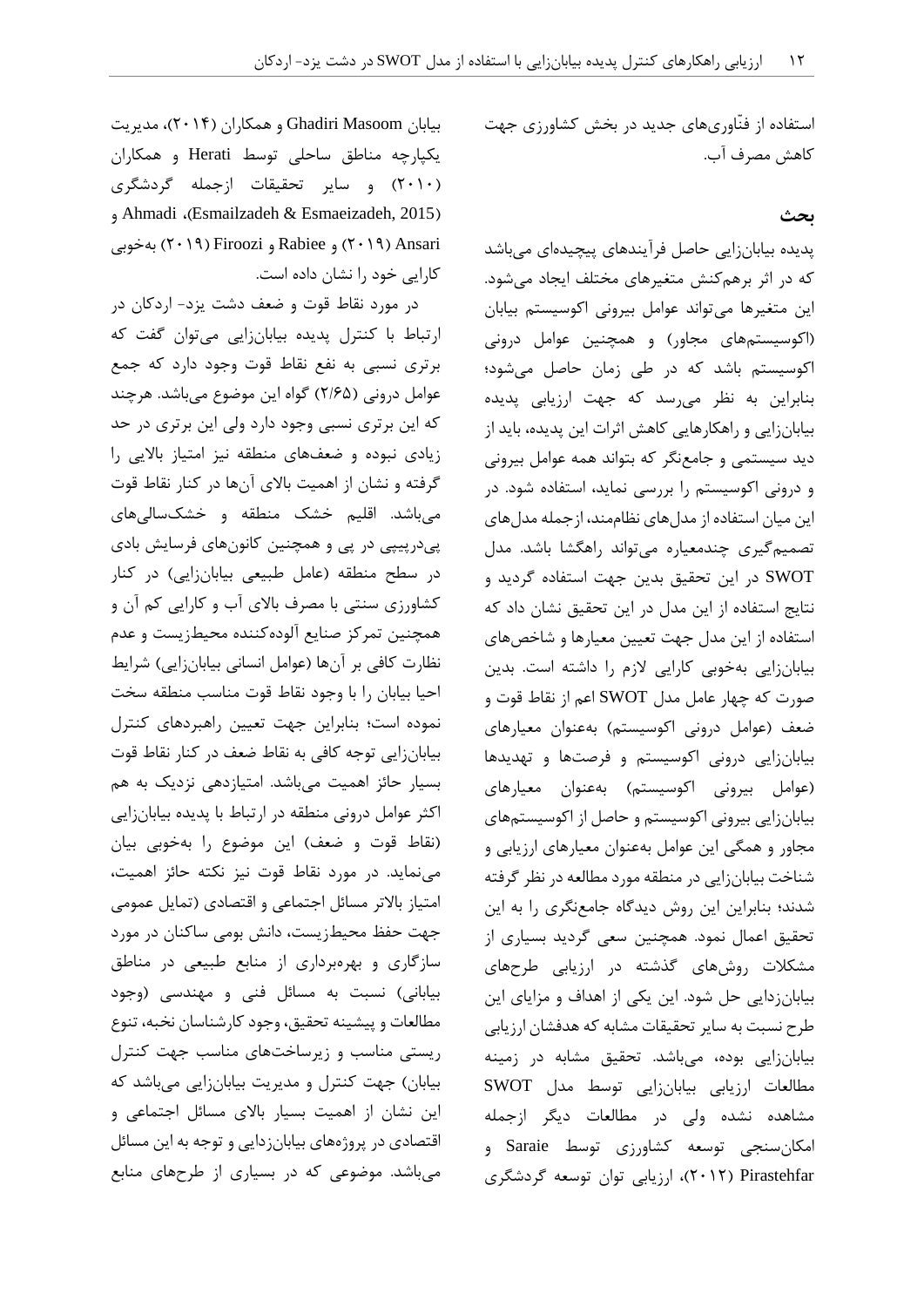طبیعي توجه کمي به آن شده و علت شکست بسیاری از این طرحها نیز همین موضوع است؛ بنابراین در تعیین راهبردهای کنترل بیابانزایي در دشت یزد- اردکان و همچنین سطح کشور، مسائل اجتماعي و اقتصادی بهصورت ویژه باید گنجانده شود.

## **نتیجهگیری کلی**

با توجه به اینکه روشهای مختلفي برای بررسي مدیریت اراضي و جلوگیری از بیابانزدایي وجود دارد و هر کدام مزایا و معایب خاص خود را دارند، در این مطالعه از روش SWOT برای دستیابي به حداکثر نقاط قوت و فرصتها و حداقل نقاط ضعف و تهدیدات در منطقه مطالعاتي استفاده شد. در مورد فرصتها و تهدیدها در دشت یزد- اردکان در ارتباط با کنترل پدیده بیابانزایي همانند عوامل دروني ميتوان گفت که امتیازات همه عوامل نیز نزدیک هم بوده و نشان از اهمیت باالی تمامي عوامل دارد. تفاوت عوامل بیروني با دروني در دشت یزد- اردکان در ارتباط با پدیده بیابانزایي، برتری نسبي نکات منفي منطقه )تهدیدها( در مقابل نکات مثبت (فرصتها) در مقابله با بیابانزایی است که مجموع امتیاز عوامل بیروني )1/22( گواه این موضوع ميباشد. در مورد عوامل بیروني نیز همانند عوامل دروني مسائل اجتماعي و اقتصادی نیز اهمیت باالیي را نشان دادهاند بهگونهایکه وجود تفکر ارجحیت کامل فعالیتهای صنعتي و معدني بر حفظ محیطزیست و همچنین امکان انتقال نیروی کار از بخش کشاورزی

Persian)

- Bahreini, F., Pahlavanravi, A., Moghaddamnia, A. & Rahi, G. (2012). Spatial prioritization of land degradation using IMDPA model with emphasis on wind erosion and climate (Case study: Bordekhun Region of Boushehr). *Journal of Water and Soil*, 26(4), 897-907. (In Persian)
- Diez, E. & McIntosh, B. S. (2011). Organisational drivers for, constraints on and impacts of decision and information support tool use in desertification policy and management. *Environmental Modelling & Software*, 26(3), 317-327. Doi:

به بخش صنعت و معدن با توجه به صنعتي بودن باالترین امتیاز را کسب نمودهاند؛ بنابراین راهبردهایي که بتواند این مسائل را حل نماید، ميتواند بهعنوان کلیدیترین راهبردها در نظر گرفته شوند. همچنین استفاده از پساب منطقه در بخش کشاورزی و بیابانزدایي با رعایت مسائل بهداشتي پساب، توجه به کشت گلخانه در سطح منطقه مورد مطالعه، امکان توسعه اکوتوریسم بیابان و سایر قابلیتهای منطقه ازجمله انرژی خورشیدی و غیره بهعنوان فرصتهایي که معیشت ساکنان )مسائل اقتصادی مقابله با بیابانزایي( را تأمین مينماید، ميتواند نکات کلیدی در جهت حل مسائل اجتماعي و اقتصادی و کاهش تهدیدهای دشت یزد- اردکان باشد که در تعیین راهبردها لحاظ شدهاند. درنهایت ميتوان گفت در انتخاب راهکار جهت کنترل و مـدیریت بیـابانزایي در سـطح دشـت یزد- اردکـان با توجه به اهمیت باالی تمامي عوامل دروني و بیروني دشت یزد- اردکان، توجه به تمامي راهکارها حائز اهمیت بوده و مجموعهای از تمامي راهکارها، ميتواند ضامن کنترل بیابانزایي در این منطقه باشد.

## **سپاسگزاری**

در انتها از حمایتهای اعضای گروه احیاء مناطق خشک کوهستاني دانشکده منابع طبیعي دانشگاه تهران که در انجام این تحقیق نویسندگان را یاری فرمودند، کمال تشکر و قدرداني را داریم.

#### **References**

- Abdi, J. (2007). *Study and preparation of desertification intensity map based on IMDPA model with emphasis on two criteria of water and soil in Abuzid Abad Region*. Master Thesis, Faculty of Natural Resources: University of Tehran. (In Persian)
- Ahmadi, S. A. & Ansari, Z. (2019). Survey of border regions according to SWOT model (From Bandar Abbas to Goater). *Political Spatial Planning*, 1(3), 139-146. (In Persian)
- Ahmadi, H. (1995). Investigating the effective factors in desertification. *Journal of Forests and Rangelands*, 62, 66-70. (In